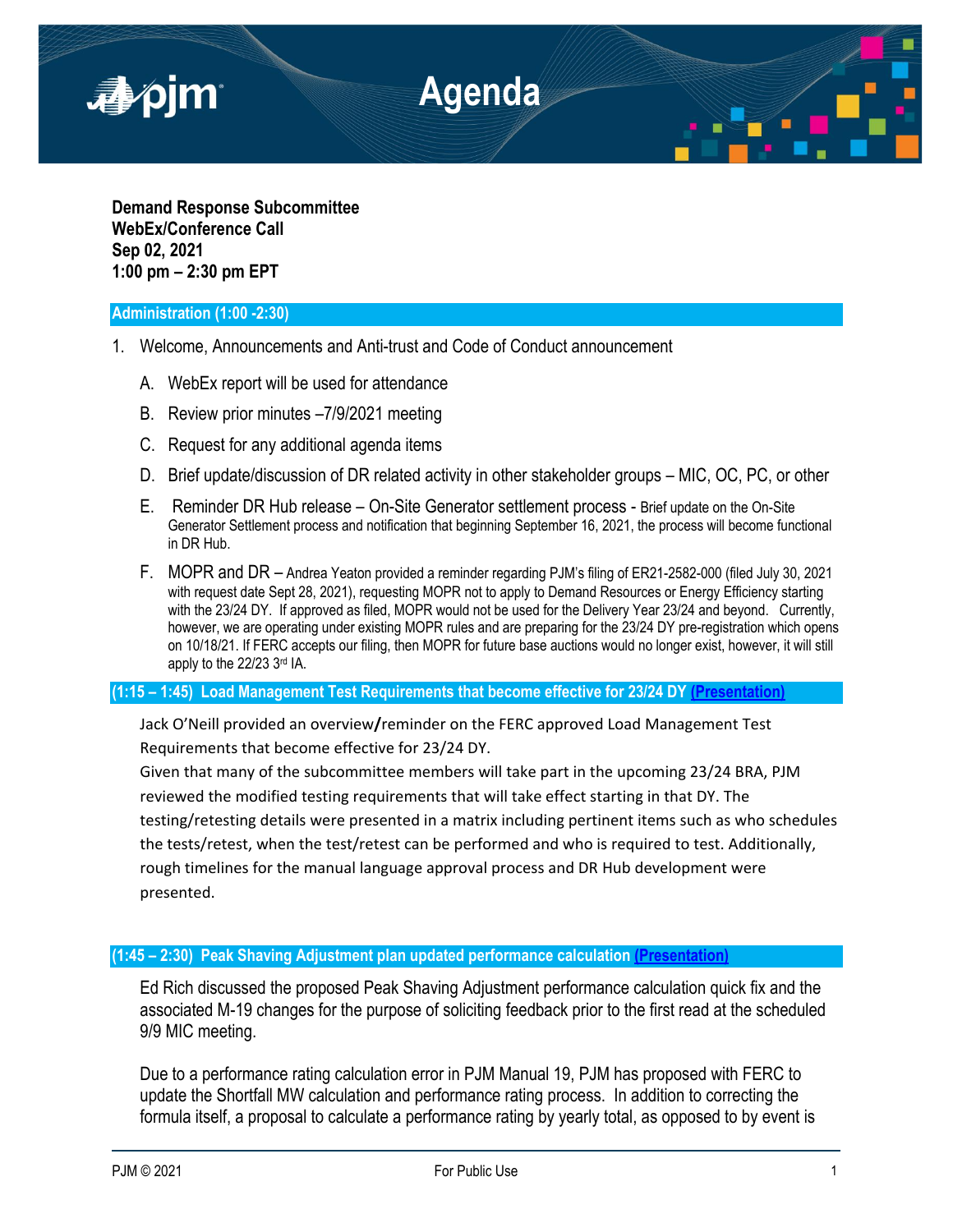

also included in this change request.

Note: PJM filed at FERC on 8/23 to reinstate the PSA plan submission deadline tied to the PJM load forecast process to ensure the PSA plan is submitted in time to adjust the load forecast.

# **Future Agenda Items**

Participants will have the opportunity to request the addition of any new item(s) to the agenda of a future meeting.

 $9:00$  am – 12:00 pm

# **Future Meeting Dates**

Monday 10/4/2021 1:00 – 4:00 pm Wednesday 11/10/2021 9:00 am – 12:00 pm Author: Jack Thomas

| <b>Last Name</b> | <b>First Name</b> | <b>Company</b>                            | <b>Sector</b>               |
|------------------|-------------------|-------------------------------------------|-----------------------------|
| O'Neill          | <b>Jack</b>       | PJM Interconnection, LLC                  | Acting Chair, DRS           |
| Watts            | Shane             | PJM Interconnection, LLC                  | Secretary, DRS              |
| <b>Benchek</b>   | Jim               | American Transmission Systems, Inc.       | <b>Transmission Owner</b>   |
| <b>Bloom</b>     | David             | <b>Baltimore Gas and Electric Company</b> | <b>Transmission Owner</b>   |
| Breidenbaugh     | Aaron             | Rodan Energy Solutions (USA) Inc.         | <b>Other Supplier</b>       |
| <b>Brooks</b>    | Royce             | Old Dominion Electric Cooperative         | <b>Electric Distributor</b> |
| Colpo            | Marc              | Duke Energy Business Services LLC         | <b>Transmission Owner</b>   |
| Cornett          | Stephanie         | East Kentucky Power Cooperative, Inc.     | <b>Transmission Owner</b>   |
| D'Alessandris    | Lou               | FirstEnergy Solutions Corp.               | <b>Transmission Owner</b>   |
| Donahue          | Erin              | Enel X North America, Inc.                | <b>Other Supplier</b>       |
| Donnelly         | <b>Brendan</b>    |                                           |                             |
| Drom             | <b>Rick</b>       | Not Applicable                            |                             |
| Dugan            | Chuck             | East Kentucky Power Cooperative, Inc.     | <b>Transmission Owner</b>   |
| <b>Elkins</b>    | Rachel            | <b>First Energy Company</b>               | <b>Transmission Owner</b>   |
| Fan              | Zhenyu            | PJM Interconnection, LLC                  | Not Applicable              |
| Fiano            | Anna              | KeyTex Energy, LLC                        | <b>Other Supplier</b>       |
| Filomena         | Guy               | Customized Energy Solutions, Ltd.         | Not Applicable              |
| Foladare         | Kenneth           | Geenex Solar LLC                          | <b>Other Supplier</b>       |
| Gates            | Terry             | Appalachian Power Company                 | <b>Transmission Owner</b>   |
| Guntle           | Vince             | American PowerNet Management              | End-Use Customer            |
| Hod              | Marina            | Direct Energy Business Marketing, LLC     | <b>Other Supplier</b>       |
| Horning          | Lynn Marie        | Customized Energy Solutions, Ltd.         | Not Applicable              |
| Jardot           | Gina              | Essential Power Rock Springs, LLC         | <b>Generation Owner</b>     |
| Johnson          | Carl              | Customized Energy Solutions, Ltd.         | Not Applicable              |
| Klein            | <b>Brady</b>      | Not Applicable                            |                             |
| Korandovich      | Robert            | KORenergy, Ltd.                           | <b>Other Supplier</b>       |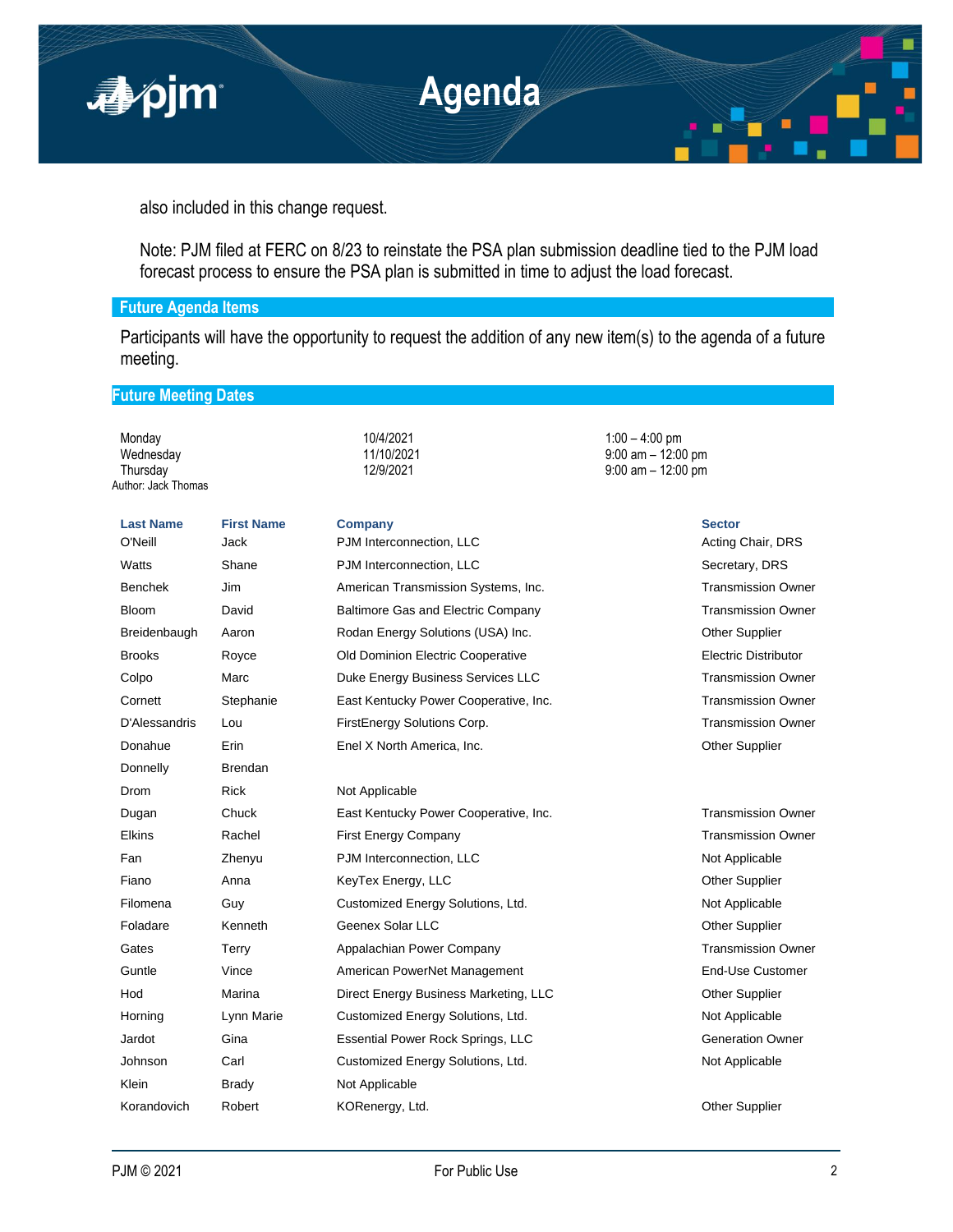

# **Agenda**

| Mariam    | Yohannes       | Office of the Peoples Counsel for the District of Columbia | End-Use Customer          |
|-----------|----------------|------------------------------------------------------------|---------------------------|
| Matheson  | Douglas (Doug) | Enel X North America, Inc.                                 | <b>Other Supplier</b>     |
| McAnany   | James          | PJM Interconnection, LLC                                   | Not Applicable            |
| McDaniel  | John           | <b>Baltimore Gas and Electric Company</b>                  | <b>Transmission Owner</b> |
| Midgley   | Sharon         | Exelon Business Services Company, LLC                      | <b>Transmission Owner</b> |
| Miller    | John           | Commonwealth Edison Company                                | <b>Transmission Owner</b> |
| Powers    | Sean           | Linde Energy Services, Inc.                                | End-Use Customer          |
| Price     | <b>Ruth</b>    | Division of the Public Advocate of the State of Delaware   | End-Use Customer          |
| Rodriguez | Tomas          | Not Applicable                                             |                           |
| Schisler  | Ken            | Enel X North America, Inc.                                 | Other Supplier            |
| Sweeney   | Rory           | <b>GT Power Group</b>                                      | Not Applicable            |
| Taylor    | Eric           | Centrica                                                   | Not Applicable            |
| Thomas    | Jack           | PJM Interconnection, LLC                                   |                           |
| Tobia     | James          | FirstEnergy Solutions Corp.                                | <b>Transmission Owner</b> |
| Watson    | Jacob          | East Kentucky Power Cooperative, Inc.                      | <b>Transmission Owner</b> |
| Wehnes    | Kathleen       | Maryland.gov                                               | Not Applicable            |
| Willey    | Amy            | Delaware.gov                                               | Not Applicable            |
| Yeaton    | Andrea         | PJM Interconnection, LLC                                   | Not Applicable            |
| Zachary   | Callen         | Illinios Commerce Commission                               | Not Applicable            |
|           |                |                                                            |                           |

## **Antitrust:**

You may not discuss any topics that violate, or that might appear to violate, the antitrust laws including but not limited to agreements between or among competitors regarding prices, bid and offer practices, availability of service, product design, terms of sale, division of markets, allocation of customers or any other activity that might unreasonably restrain competition. If any of these items are discussed the chair will re-direct the conversation. If the conversation still persists, parties will be asked to leave the meeting or the meeting will be adjourned.

#### **Code of Conduct:**

As a mandatory condition of attendance at today's meeting, attendees agree to adhere to the PJM Code of Conduct as detailed in PJM Manual M-34 section 4.5, including, but not limited to, participants' responsibilities and rules regarding the dissemination of meeting discussion and materials.

### **Public Meetings/Media Participation:**

Unless otherwise noted, PJM stakeholder meetings are open to the public and to members of the media. Members of the media are asked to announce their attendance at all PJM stakeholder meetings at the beginning of the meeting or at the point they join a meeting already in progress. Members of the Media are reminded that speakers at PJM meetings cannot be quoted without explicit permission from the speaker. PJM Members are reminded that "detailed transcriptional meeting notes" and white board notes from "brainstorming sessions" shall not be disseminated. Stakeholders are also not allowed to create audio, video or online recordings of PJM meetings. PJM may create audio, video or online recordings of stakeholder meetings for internal and training purposes, and your participation at such meetings indicates your consent to the same.

### **Participant Identification in WebEx:**

When logging into the WebEx desktop client, please enter your real first and last name as well as a valid email address. Be sure to select the "call me" option. PJM support staff continuously monitors WebEx connections during stakeholder meetings. Anonymous users or those using false usernames or emails will be dropped from the teleconference.